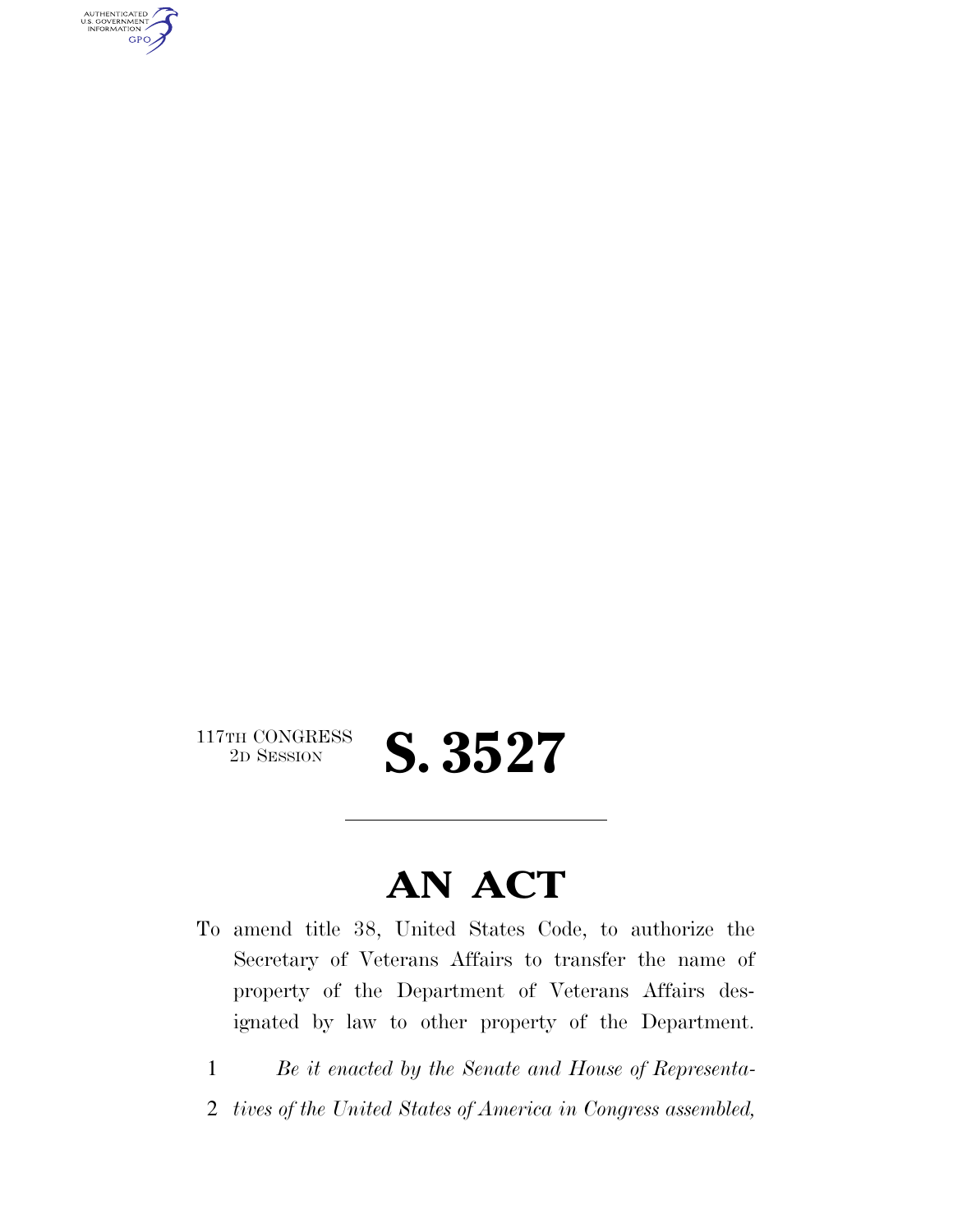| 1              | SECTION 1. AUTHORITY OF SECRETARY OF VETERANS AF-         |
|----------------|-----------------------------------------------------------|
| $\overline{2}$ | FAIRS TO TRANSFER NAMES OF FACILITIES,                    |
| 3              | STRUCTURES, OR REAL PROPERTY OF DE-                       |
| $\overline{4}$ | PARTMENT OF VETERANS AFFAIRS.                             |
| 5              | (a) IN GENERAL.—Section 531 of title 38, United           |
| 6              | States Code, is amended—                                  |
| 7              | (1) in the section heading, by striking " $\mathbf{Re}$ - |
| 8              | <b>quirement</b> " and inserting " <b>Requirements</b> "; |
| 9              | (2) by striking "Except as expressly provided             |
| 10             | by law" and inserting the following:                      |
| 11             | "(a) NAMING LIMITATION.—Except as expressly pro-          |
| 12             | vided by law or as authorized under subsection (b)"; and  |
| 13             | $(3)$ by adding at the end the following:                 |
| 14             | "(b) TRANSFER OF NAMES.—                                  |
| 15             | "(1) IN GENERAL.—The Secretary may transfer               |
| 16             | the name of covered property of the Department to         |
| 17             | other covered property of the Department if—              |
| 18             | "(A) the original covered property was des-               |
| 19             | ignated with that name by law;                            |
| 20             | $\lq\lq$ the Department no longer offers ben-             |
| 21             | efits or services at the original covered prop-           |
| 22             | erty;                                                     |
| 23             | "(C) the other covered property is similar                |
| 24             | in type and purpose as the original covered               |
| 25             | property;                                                 |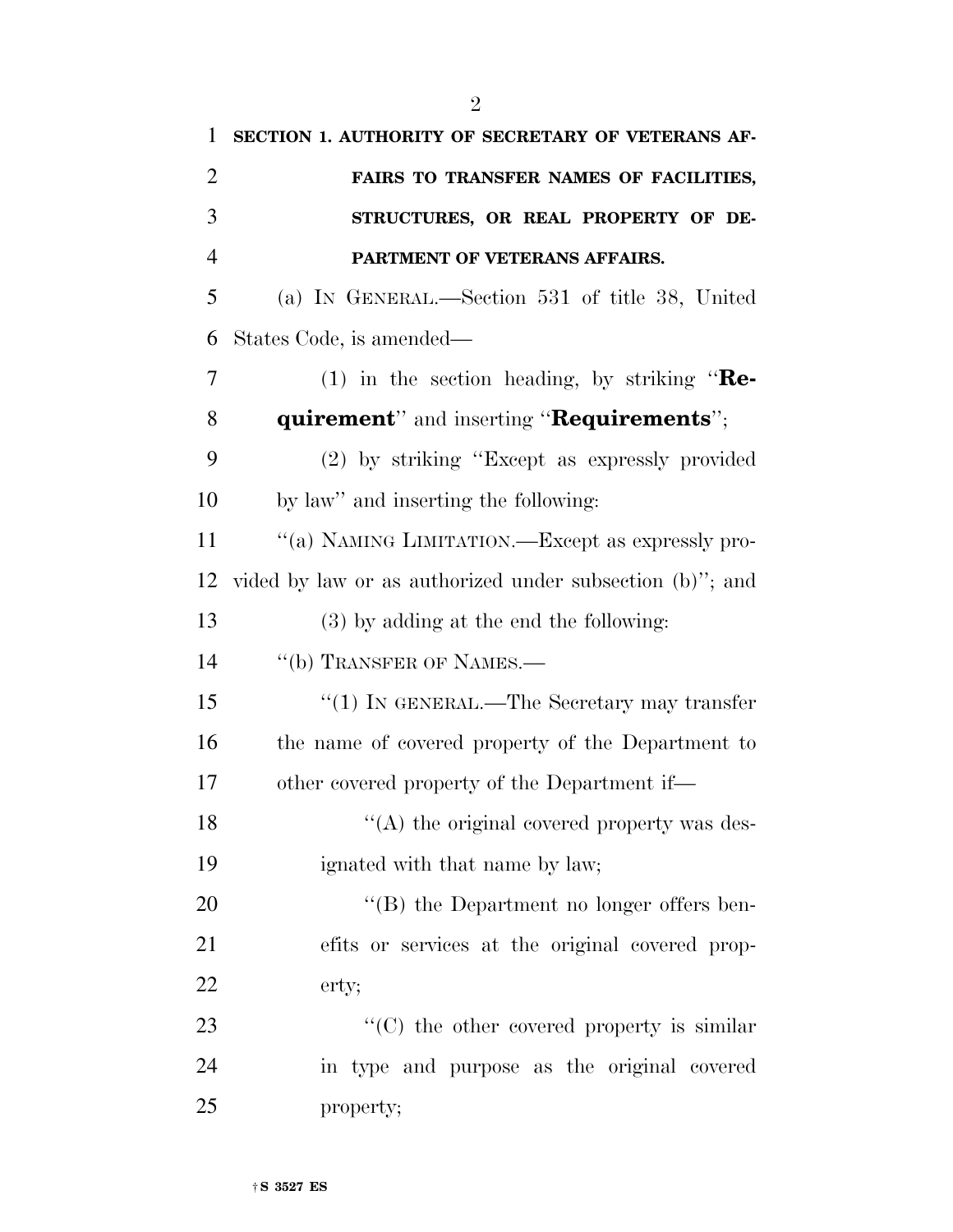$\langle (D) \rangle$  the other covered property is located 2 in a different location or at a different address from the original covered property within the town, city, or other local government area speci- fied in the designation made by such law; and  $^4$ (E) such transfer occurs not less than 30 days after the Secretary notifies the Committee on Veterans' Affairs of the Senate, the Com- mittee on Veterans' Affairs of the House of Representatives, and each member of Congress representing the State in which the original cov- ered property and other covered property are lo- cated of the intent of the Secretary to transfer the name of the original covered property to the other covered property.

16 "(2) REFERENCES.—If the Secretary transfers the name of covered property under paragraph (1), any reference in a law, regulation, map, document, paper, or other record of the United States to the covered property originally named by law shall be deemed to be a reference to the covered property to which the name has been transferred under such paragraph.

24 "(3) COVERED PROPERTY.—In this subsection, the term 'covered property' means a facility, struc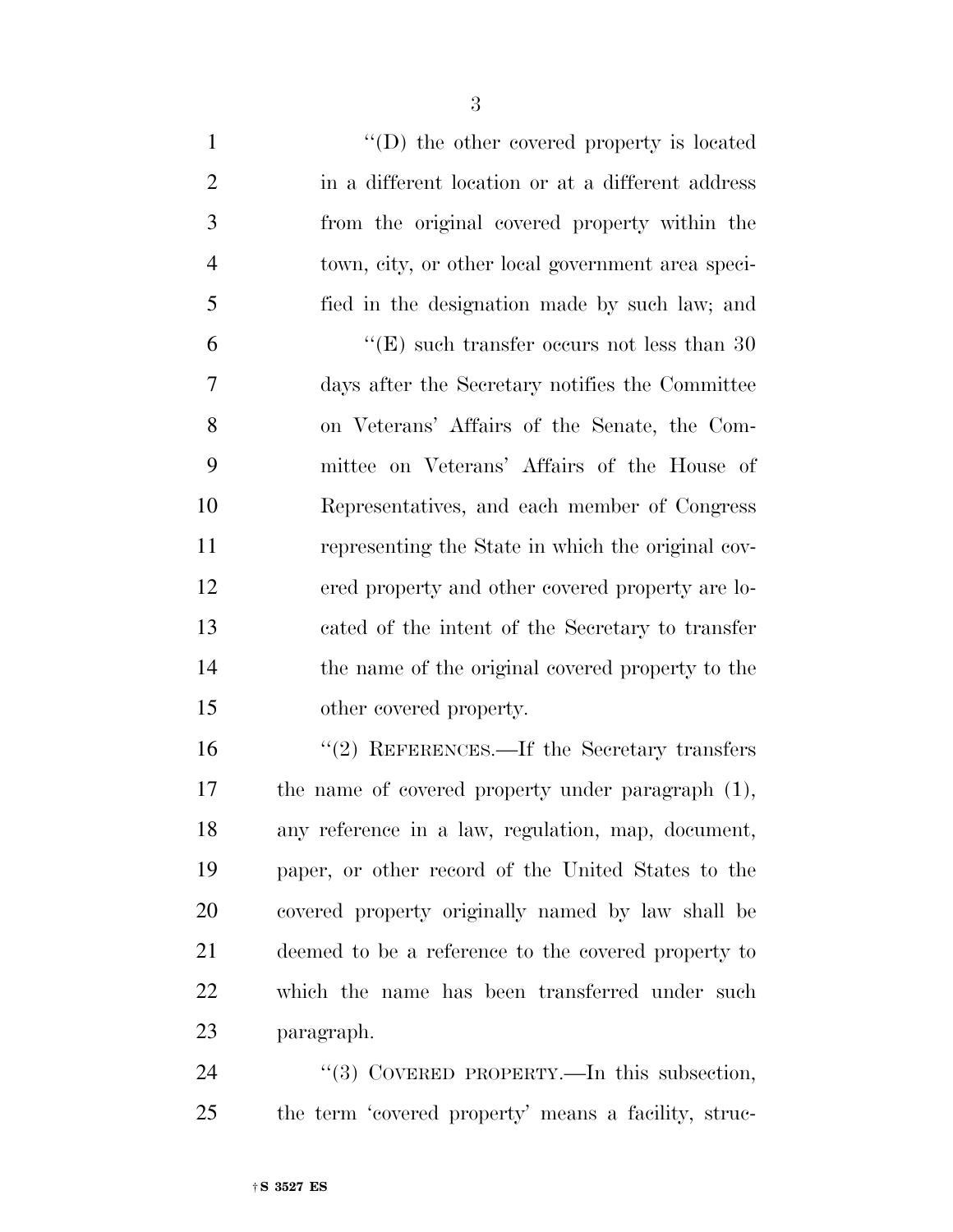ture, or real property of the Department or a major portion (such as a wing or floor) of any such facility, structure, or real property.''.

 (b) CLERICAL AMENDMENT.—The table of sections at the beginning of chapter 5 of title 38, United States Code, is amended by striking the item relating to section 531 and inserting the following new item: ''531. Requirements relating to naming of Department property.''.

Passed the Senate February 3, 2022.

Attest:

*Secretary.*